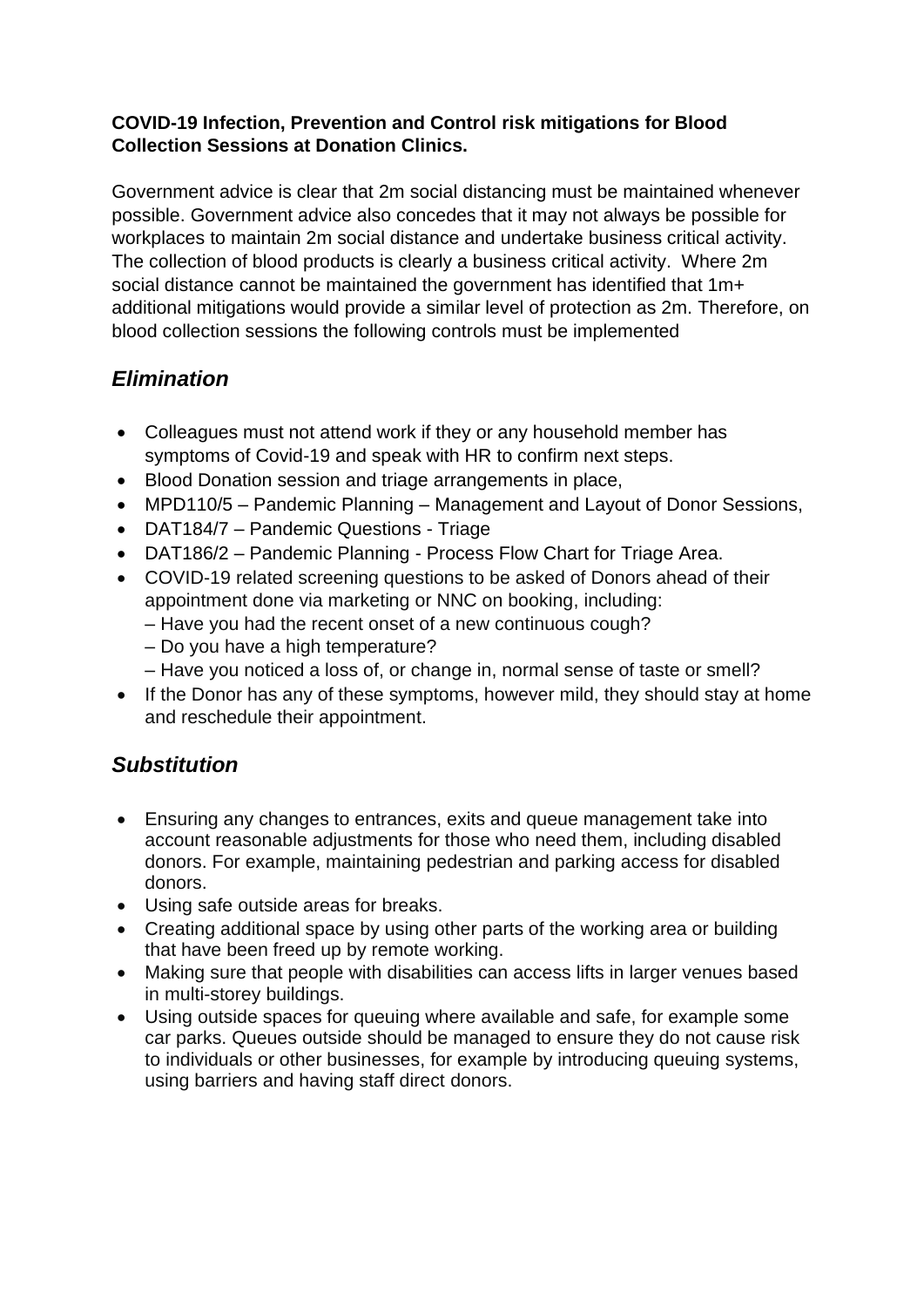# *Engineering Controls*

- NHSBT should calculate the maximum number of donors to allow social distancing measures to be maintained in that clinic (2m, or 1m with risk mitigation where 2m is not viable, is acceptable) and limiting the number of appointments at any one time. Consider total floorspace as well as likely pinch points and busy areas.
- Reviewing layouts and processes to maintain social distancing (2m, or 1m with risk mitigation where 2m is not viable, is acceptable) between Donors being attended simultaneously, ensuring there is sufficient spacing between donation chairs,
- Using floor markings to help people comply with social distancing guidelines wherever possible (2m, or 1m with risk mitigation where 2m is not viable, is acceptable). particularly in donor interaction zones.
- Adjusting how people move through the session to reduce congestion and contact between donors, for example, queue management or one-way flow. This may only be possible in larger
- Ensure Social distancing measures of 2m wherever possible and where not, at least 1m+ with additional mitigations.
- All new venues identified during the current outbreak must have ability to maintain social distancing rules.
- Number of beds within venues limited to enable 2m social distance between beds as some donors will be required to remove their masks whilst on the donation bed/chair.
- 2m spacing maintained where possible between donor and colleague undertaking triage
- Maintaining social distancing in waiting areas when donors wait for their appointments. When waiting areas can no longer maintain social distancing, consider moving to a 'one-in-one-out' policy.
- Waiting donors to be seated 2m where possible, if not 1m+ mitigations apart (chairs back to back or side to side, face coverings, Screens) after being received at the welcome table.
- If tea table to be used, then sensible approach to maintain adverse events monitoring.
- Mealtimes arranged to enable staff to maintain 2m social distancing.
- Daily brief or any other training to maintain 2m social distancing.
- Implementing physical changes like barriers or installing screens to protect colleagues at triage, in reception, welcome and screening. This will not be required between the Donor Carer and donor during venepuncture
- Staggering break times to reduce pressure on the staff break rooms or places to eat and ensuring social distancing is maintained during staff break rooms.
- Provide additional supervision to ensue these measures are always implemented.
- Triage system for donors and visitors to ensure everyone who enters the donation session is well and has not had any recent illness, they must enter through the Donor Centre before going into the main building.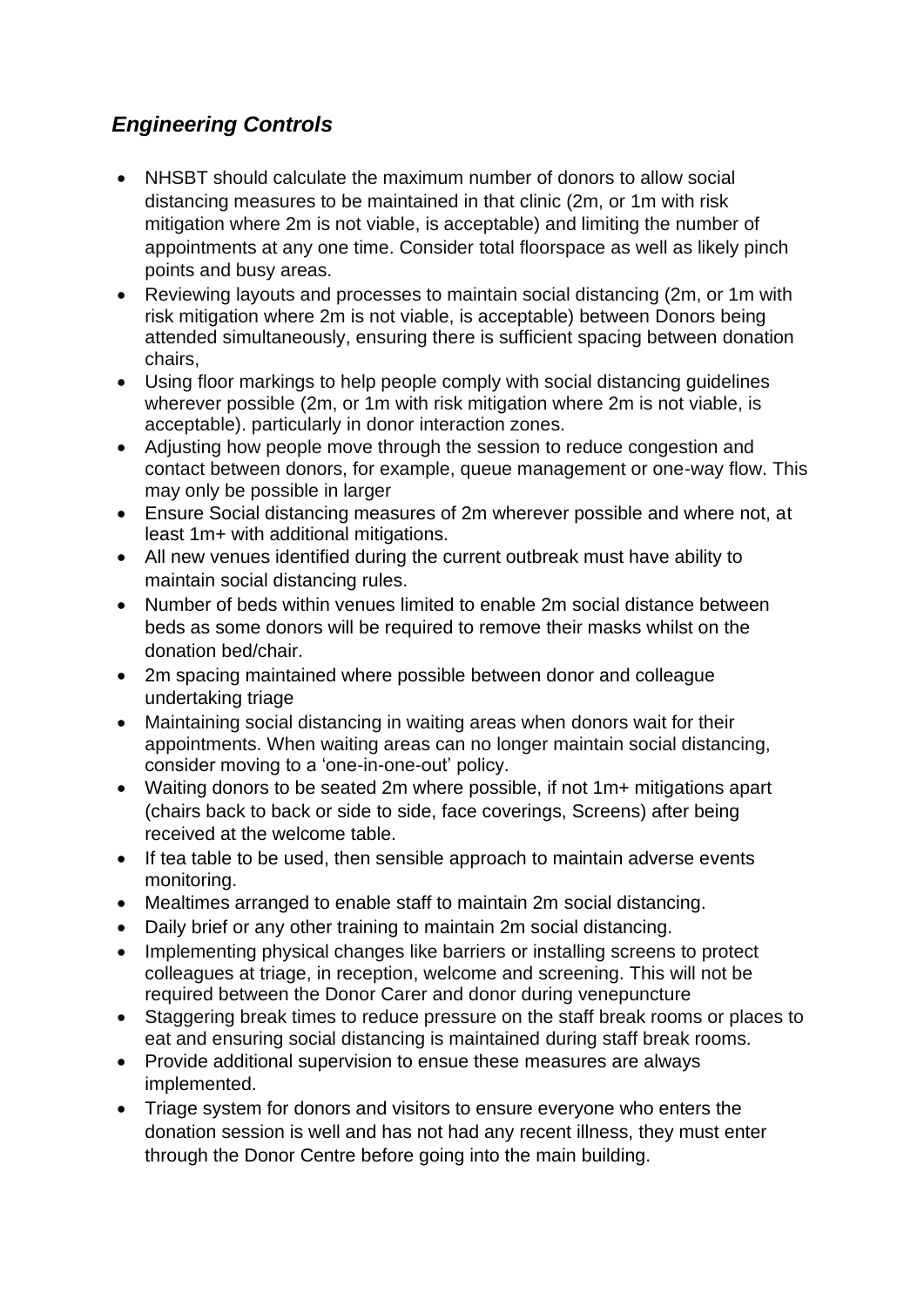- Keep the facilities well ventilated, for example by fixing doors and windows open where appropriate.
- Minimising contact between different Donor Carers while caring for a donor.
- Reviewing working practices to minimise the duration of contact with the donor
- To enable good hand hygiene, hand sanitiser is available on entry to session where safe and practical.
- Donors, visitors and colleagues must sanitize their hands/use alcohol hand rub (hand sanitizing gel) before entering the session environment.
- Suitable handwashing facilities including running water and liquid soap and suitable options for drying are available.
- Increased visible hand hygiene using soap and water or hand sanitiser
- Increased regular and visible cleaning of frequently touched surfaces
- Increased regular cleaning of ICT and communication devices
- Minimising how frequently equipment is shared between Donor Carers, frequently cleaning between use and assigning to an individual where possible.
- Providing more waste facilities and more frequent rubbish clearance.
- Avoid touching the face, particularly mouth, nose and eyes.
- Cover mouth and nose with a tissue or your sleeve (not your hands) when coughing or sneezing and put used tissues in nearest bin immediately, which may be clinical waste, then wash/sanitise hands.

# *Administrative controls*

- Operating an appointment-only system.
- When booking an appointment, asking the donor if they can attend on their own, where possible
- Informing donors of guidance about visiting the premises prior to and at the point of arrival, including information on websites, on booking forms and in entrance ways.
- Reminding donors who are accompanied by children to ask to rebook for another day.
- Asking donors to arrive at the scheduled time of their appointment
- Using signs and posters to build awareness of good handwashing technique, the need to increase handwashing frequency, to avoid touching your face, and to cough or sneeze into a tissue which is binned safely
- Setting clear use and cleaning guidance for toilets, with increased frequency of cleaning in line with usage. Use normal cleaning products, paying attention to frequently hand touched surfaces, and consider use of disposable cloths or paper roll to clean all hard surfaces.
- Putting up a visible cleaning schedule; keep it up to date and visible.
- Providing clear guidance on expected donor behaviours, social distancing and hygiene to people before arrival, when scheduling their appointment, and on arrival, for example, with signage and visual aids. Explaining to donors that failure to observe safety measures will result in services not being provided.
- Providing written or spoken communication of the latest guidelines to both colleagues and donors inside and outside the premises. We should display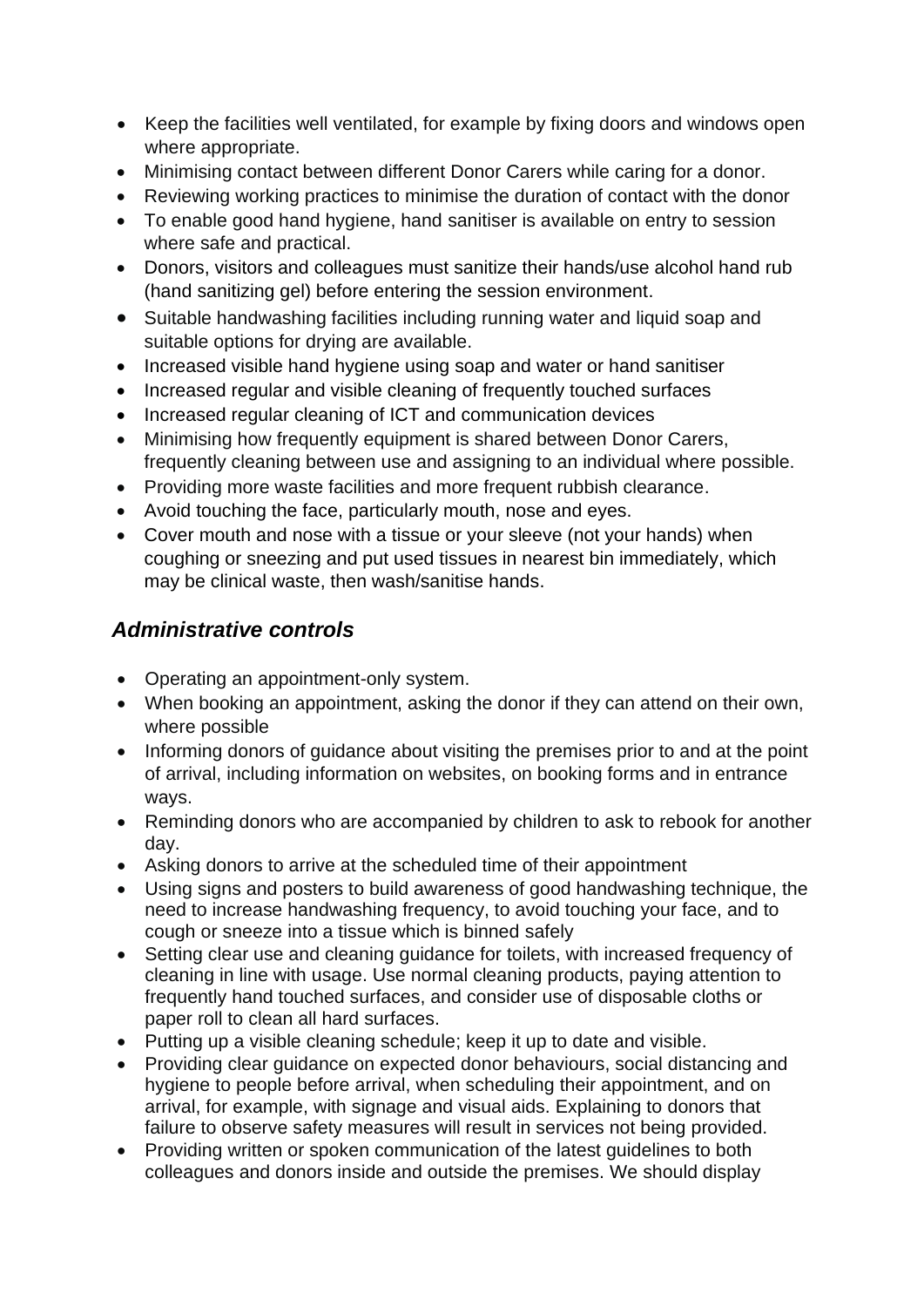posters or information setting out how donors should behave on session to keep everyone safe.

- Consider the particular needs of those with protected characteristics, such as those who are hearing or visually impaired.
- Providing a safety briefing of on-site protocols, rules for shared areas and key facilities, for example, handwashing
- Ensuring latest guidelines are visible and available
- Informing donors that they should be prepared to remove face coverings if asked to do so by staff for the purpose of identification or to have refreshments/fluids
- Ensuring information provided to Donors and visitors, such as advice on the location or size of queues, does not compromise their safety.
- Avoiding overrunning or overlapping appointments and contacting donors virtually to let them know when they are ready to be seen, where possible.
- Working with venue contacts to provide additional parking or facilities such as bike-racks, where possible, to help donors avoid using public transport.

# *Personal Protective Equipment*

- Donors must always wear a face covering during the donation process. Where the donor is required to remove the face covering 2m social distance rules must be applied.
- In the donation environment donor carers / nurse will be in close contact with a number of donors without being able to carry out social distancing. In normal circumstances, these donors will be healthy. As an additional risk reduction measure and to reassure colleagues, the use of fluid repellent surgical face masks for front line colleagues is being implemented. This is a precautionary measure. When available the wearing of masks is mandatory, during the load and unload of vehicles, at triage, when working on session to provide reassurance to colleagues and donors and during breaks if 2m social distance cannot be maintained.
- All donor carers and nurses to be trained in how to wear, use and remove masks and training package to include information on the hazard, risk and controls.
- Dispose of all used masks in clinical waste.
- If there are any shortages of masks, provide to individuals carrying out:
	- screening, and
	- venepuncture, and
	- the nurse.
	- as these roles cannot maintain social distancing.
- If supply totally interrupted the level of risk is still low due to other control measures in place.
- The wearing of surgical face masks does not reduce the need for hand hygiene and colleagues do not attend work if they or any household member has symptoms of Covid-19.
- Wearing personal protective equipment (PPE) in warm/hot environments increases the risk of heat stress. This occurs when the body is unable to cool